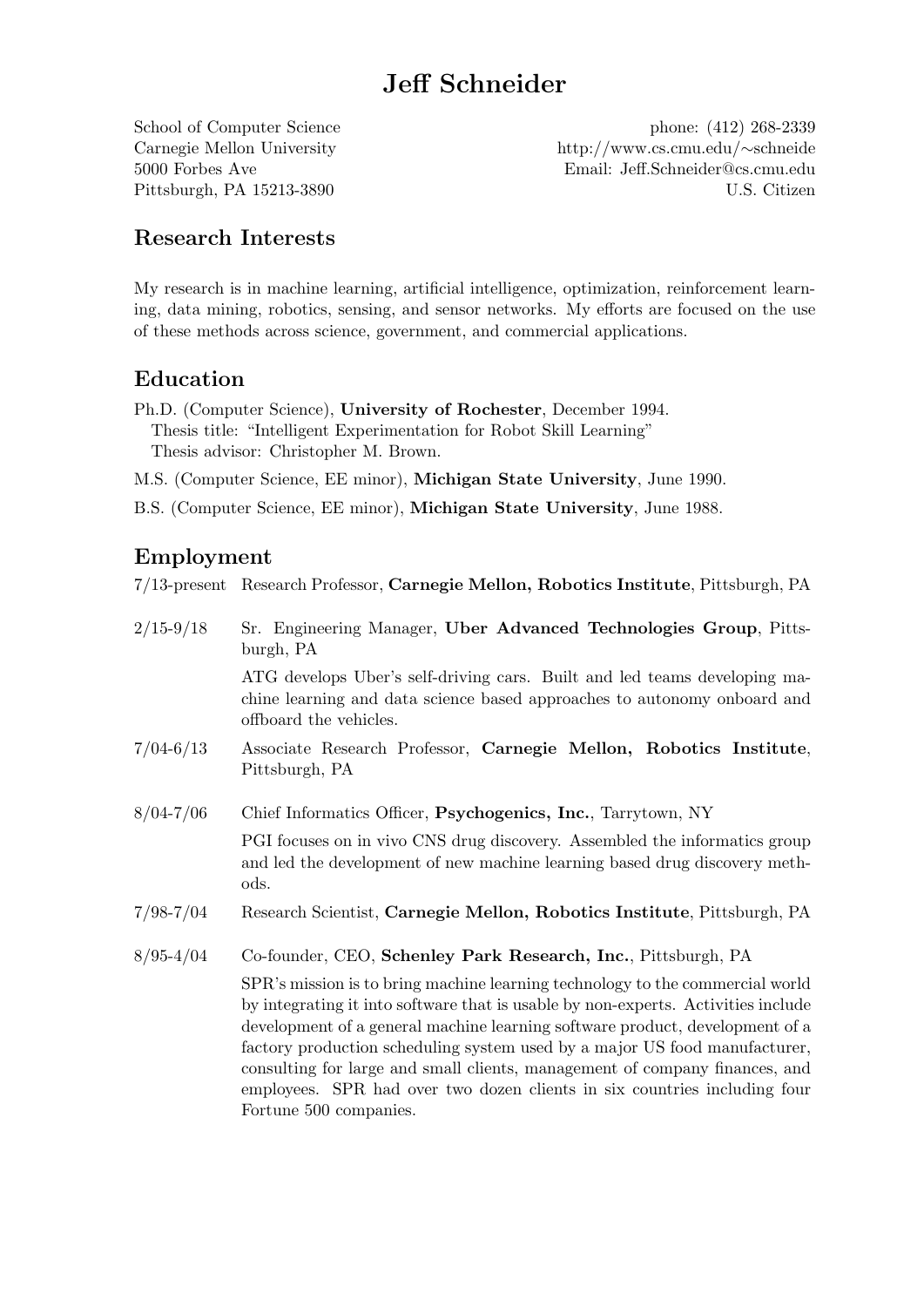| $1/95 - 6/98$                                    | Post-Doc, Carnegie Mellon, Robotics Institute, Pittsburgh, PA<br>Supervisor: Andrew W. Moore            |
|--------------------------------------------------|---------------------------------------------------------------------------------------------------------|
| $1/91 - 12/94$                                   | Research Assistant, U. of Rochester Comp. Sci. Dept., Rochester, NY<br>Supervisor: Christopher M. Brown |
| $5/93 - 7/93$                                    | Visiting Graduate Student, MIT AI Lab, Cambridge, MA<br>Supervisor: Christopher G. Atkeson              |
| $6/91 - 9/91$ ,<br>$6/90-9/90,$<br>$6/89 - 9/89$ | Research Assistant, General Motors Research Labs, Warren, MI<br>Supervisors: Yong Lee, Paul Besl        |
| $6/88-9/88,$<br>$6/87 - 9/87$ ,                  | Research Assistant, Texas Instruments AI Lab, Plano, TX<br>Supervisors: Tom Barrett, Pam Fales          |

# Publications

### Book Chapters

- D. Brunner, V. Alexandrov, B. Caldarone, T. Hanania, D. Lowe, J. Schneider, J. Chandrasekhar, "Behavior-Based Screening as an Approach to Polypharmacological Ligands",Polypharmacology in Drug Discovery, pp 301-309, Wiley, 2012.
- D. Neill, G. Cooper, K. Das, X. Jiang, J. Schneider, "Bayesian Network Scan Statistics for Multivariate Pattern Detection", in J. Glaz, V. Pozdnyakov, S. Wallenstein, editors, "Scan Statistics – Methods and Applications", Birkhauser, 2008.
- M. Riedmiller, A. Moore, J. Schneider, "Reinforcement Learning for Cooperating and Communicating Reactive Agents in Electrical Power Grids", in M. Hannebauer, J. Wendler, E. Pagello, editors, "Balancing Reactivity and Social Deliberation in Multi-Agent Systems, Lecture Notes in Artificial Intelligence", Springer, 2002.

#### Journals

- K. Kandasamy, KR Vysyaraju, W. Neiswanger, B. Paria, C. Collins, J. Schneider, B. Poczos, E. Xing, "Tuning Hyperparameters without Grad Students: Scalable and Robust Bayesian Optimisation with Dragonfly", Journal of Machine Learning Research, 21 (81), 1-27, 2020.
- T. Gervet, K. Koedinger, J. Schneider, T. Mitchell, "When is Deep Learning the Best Approach to Knowledge Tracing?", Journal of Educational Data Mining, 12 (3), 31-54, 2020.
- K. Kandasamy, G. Dasarathy, J. Oliva, J. Schneider, B. Poczos, "Multi-fidelity Gaussian Process Bandit Optimisation", Journal of Artificial Intelligence Research (JAIR), 66, 151-196, 2019.
- G. Cabrera-Vives, C. Miller, J. Schneider, "Systematic Labeling Bias in Galaxy Morphologies", The Astronomical Journal, 156 (6), 2018.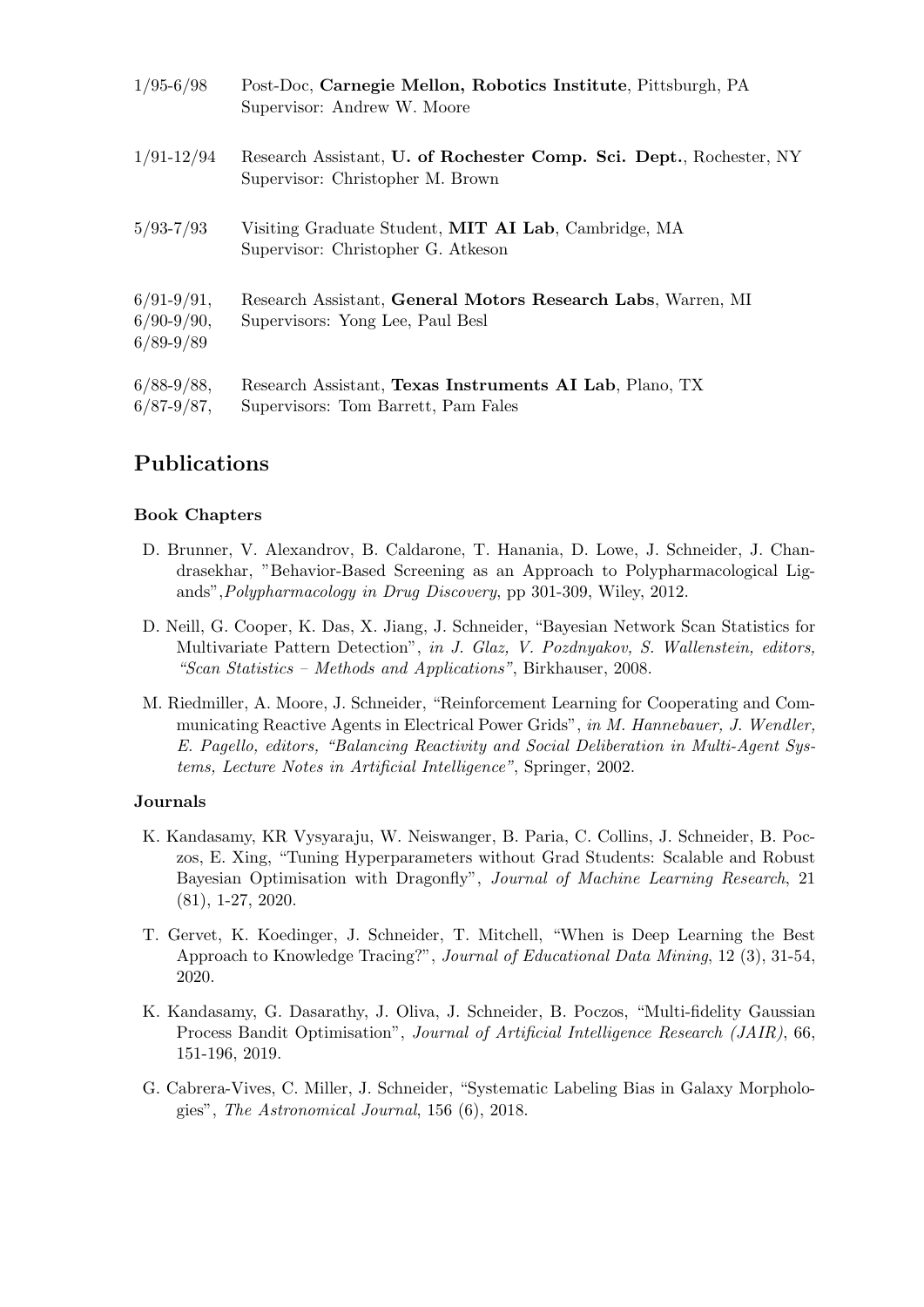- R. Garnett, S. Ho, S. Bird, J. Schneider, "Detecting damped Ly alpha absorbers with Gaussian processes", Monthly Notices of the Royal Astronomical Society (MNRAS), 472 (2), 1850-1865, 2017.
- K. Kandasamy, J. Schneider, B. Poczos, "Query Efficient Posterior Estimation in Scientific Experiments via Bayesian Active Learning", Artificial Intelligence Journal (AIJ), 2017.
- M Ntampaka, H Trac, DJ Sutherland, S Fromenteau, B Pczos, J. Schneider, "Dynamical mass measurements of contaminated galaxy clusters using machine learning", The Astrophysical Journal, 831 (2), 135, 2016.
- M. Ntampaka, H. Trac, D. Sutherland, N. Battaglia, B. Pczos, J. Schneider, "A machine learning approach for dynamical mass measurements of galaxy clusters", The Astrophysical Journal, 803 (2), 50, 2015.
- X. Xu, S. Ho, H. Trac, J. Schneider, B. Poczos, M. Ntampaka, "A First Look at Creating Mock Catalogs with Machine Learning Techniques", Astrophysical Journal, 2013.
- S. Daniel, A. Connolly, J. Schneider, J. VanderPlas, L. Xiong, "Classification of Stellar Spectra with Local Linear Embedding", Astronomical Journal, 142:203, 2011.
- R. Houghten, C. Pinilla, M Giulianotti, J. Appel, C. Dooley, A. Nefzi, J. Ostresh, Y. Yu, G. Maggiora, J. Medina-Franco, D. Brunner, J. Schneider, "Strategies for the Use of Mixture-Based Synthetic Combinatorial Libraries: Scaffold Ranking, Direct Testing In Vivo, and Enhanced Deconvolution by Computational Methods", Journal of Combinatorial Chemistry, 10 (1), 3-19, 2008.
- B. Bryan, J. Schneider, C. Miller, R. Nichol, C. Genovese, L. Wasserman, "Mapping the Cosmological Confidence Ball Surface", Astrophysical Journal, 2007.
- S. Baker, I. Matthews, J. Schneider, "Automatic Construction of Active Appearance Models as an Image Coding Problem", IEEE Transactions on Pattern Analysis and Machine Intelligence, v. 26, no. 10, 2004.
- C. Miller, C. Genovese, R. Nichol, L. Wasserman, A. Connolly, D. Reichart, A. Hopkins, J. Schneider, A. Moore,"Controlling the False Discovery Rate in Astrophysical Data Analysis", Astronomical Journal, 122, 6, 3492-3505, 2001.

#### Refereed Publications

- H. Cui, T. Nguyen, FC Chou, TH Lin, J. Schneider, D. Bradley, N. Djuric, "Deep Kinematic Models for Kinematically Feasible Vehicle Trajectory Predictions", International Conference on Robotics and Automation (ICRA), 2020.
- K. Korovina, S. Xu, K. Kandasamy, W. Neiswanger, B. Poczos, J. Schneider, E. Xing, "ChemBO: Bayesian Optimization of Small Organic Molecules with Synthesizable Recommendations", International Conference on AI and Statistics (AISTATS), 2020.
- N. Djuric, V. Radosavljevic, H. Cui, T. Nguyen, FC Chou, TH Lin, N. Singh, J. Schneider, "Uncertainty-aware short-term motion prediction of traffic actors for autonomous driving", IEEE Winter Conference on Applications of Computer Vision, 2020.
- I. Char, Y. Chung, W. Neiswanger, K. Kandasamy, O. Nelson, M. Boyer, E. Kolemen, J. Schneider, "Offline Contextual Bayesian Optimization", Neural Information Processing Systems (NeurIPS), 2019.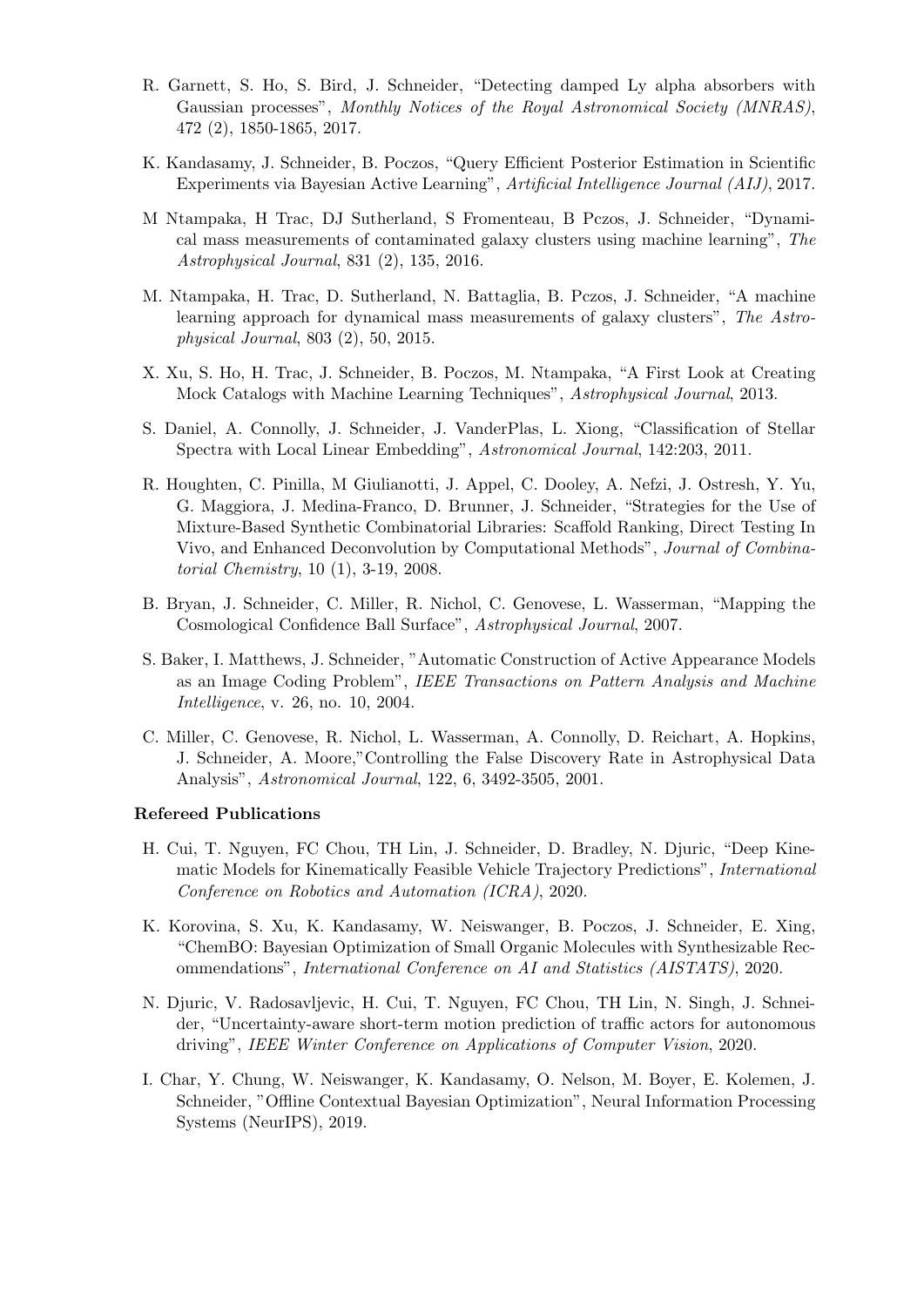- H. Cui, V. Radosavljevic, F.C. Chou, T.H. Lin, T.K. Huang, J. Schneider, N. Djuric, "Mulitmodal Trajectory Predictions for Autonomous Driving using Deep Convolutional Neural Networks", International Conference on Robotics and Automation (ICRA), 2019.
- K. Kandasamy, W. Neiswanger, R. Zhang, A. Krishnamurthy, J. Schneider, B. Poczos, "Myopic Posterior Sampling for Adaptive Goal Oriented Design of Experiments", International Conference on Machine Learning (ICML), 2019.
- K. Kandasamy, W. Neiswanger, J. Schneider, B. Poczos, E. Xing, "Neural Architecture Search with Bayesian Optimisation and Optimal Transport", Advances in Neural Information Processing Systems (NIPS), 2018.
- J. Oliva, A. Dubey, M. Zaheer, B.Pczos, R. Salakhutdinov, E. Xing, J. Schneider, "Transformation Autoregressive Networks", International Conference on Machine Learning (ICML), 2018.
- K. Kandasamy, A. Krishnamurthy, J. Schneider, B. Poczos, "Asynchronous parallel Bayesian optimisation via thompson sampling", AISTATS, 2018.
- K. Kandasamy, G. Dasarathy, J. Schneider, B. Poczos, "Multi-fidelity Bayesian Optimisation with Continuous Approximations", International Conference on Machine Learning (ICML), 2017
- S. Ravanbaksh, J. Schneider, B. Poczos, "Equivariance Through Parameter-Sharing", International Conference on Machine Learning (ICML), 2017.
- J. Oliva, B. Poczos, J. Schneider,"The Statistical Recurrent Unit", International Conference on Machine Learning (ICML), 2017.
- S. Ravanbakhsh, F. Lanusse, R. Mandelbaum, J. Schneider, B. Poczos, "Enabling Dark Energy Science with Deep Generative Models of Galaxy Images", AAAI, 2017.
- Y. Ma, R. Garnett, J. Schneider, "Active Search for Sparse Signals with Region Sensing", AAAI, 2017.
- K. Kandasamy, G. Dasarathy, J. Oliva, J. Schneider, B. Poczos, "Gaussian Process Bandit Optimisation with Multi-fidelity Evaluations", Advances in Neural Information Processing Systems (NIPS), 2016.
- K. Kandasamy, G. Dasarathy, J. Schneider, B. Poczos, "The Multi-fidelity Multi-armed Bandit", Advances in Neural Information Processing Systems (NIPS), 2016.
- S. Ravanbakhsh, J. Oliva, S. Fromenteau, L. Price, S. Ho, J. Schneider, B. Pczos, "Estimating cosmological parameters from the dark matter distribution", International Conference on Machine Learning (ICML), 2016.
- J. Oliva, A. Dubey, A. Wilson, B. Poczos, J. Schneider, E. Xing, "Bayesian Nonparametric Kernel-Learning", International Conference on AI and Statistics (AISTATS), 2016.
- S. Ravanbakhsh, B. Poczos, J.Schneider, D. Schuurmans, R. Greiner, "Stochastic Neural Networks with Monotonic Activation Functions", International Conference on Artificial Intelligence and Statistics(AISTATS), 2016.
- C. Li, K. Kandasamy, B. Poczos, J. Schneider, "High Dimensional Bayesian Optimization via Restricted Projection Pursuit Models", International Conference on Artificial Intelligence and Statistics (AISTATS), 2016.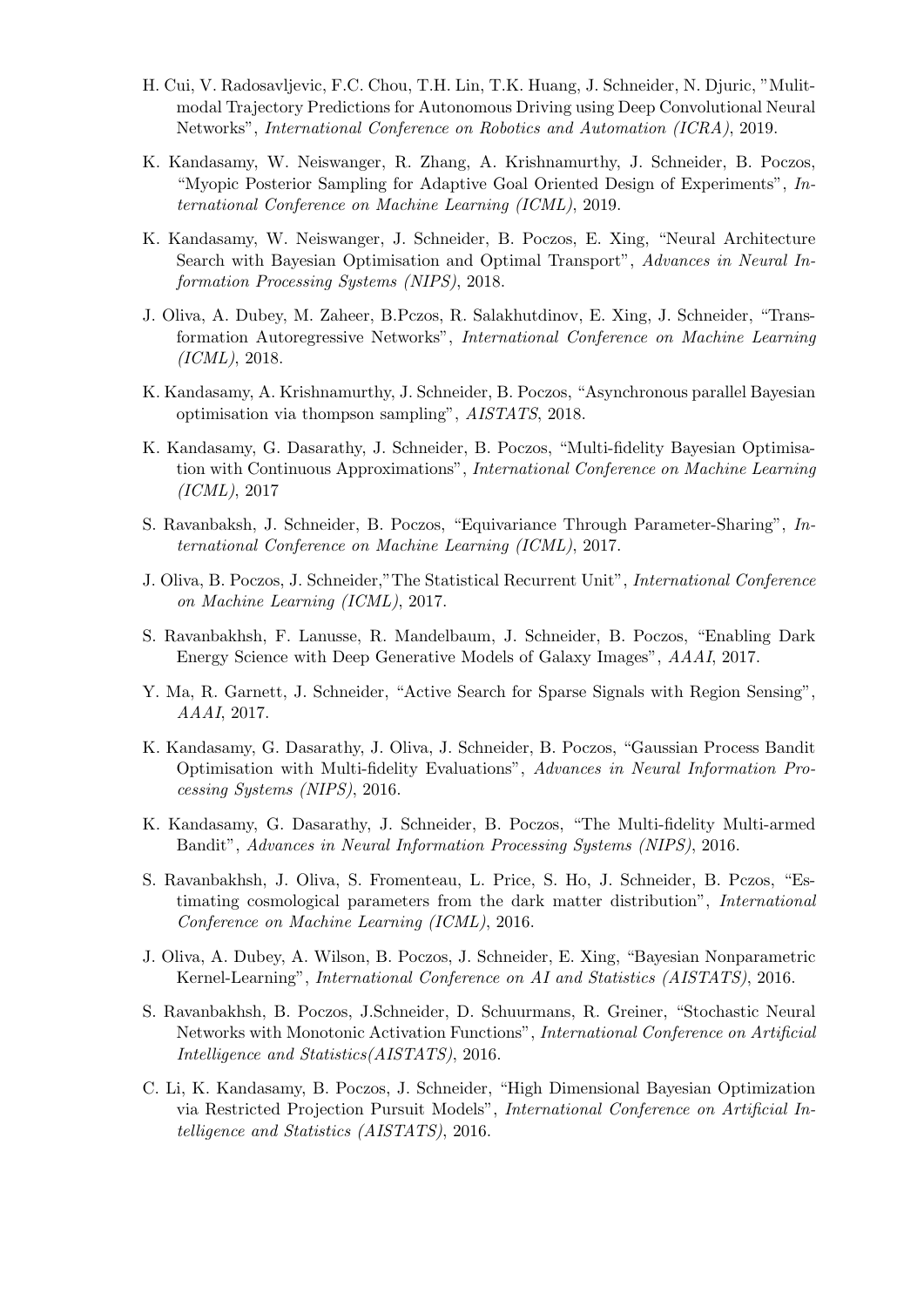- X. Wang, J. Oliva, J. Schneider, B. Pczos, "Nonparametric risk and stability analysis for multi-task learning problems", International Joint Conference on Artificial Intelligence  $(IJCAI), 2016.$
- R. Garnett, S. Ho, J. Schneider, "Finding galaxies in the shadows of quasars with Gaussian processes", International Conference on Machine Learning (ICML), 2015.
- K. Kandasamy, J. Schneider, B. Poczos, "High Dimensional Bayesian Optimisation and Bandits via Additive Models", International Conference on Machine Learning (ICML), 2015.
- D. Sutherland, J. Oliva, B. Poczos, J. Schneider, "Linear-Time Learning on Distributions with Approximate Kernel Embeddings", AAAI, 2015.
- J. Oliva, W. Neiswanger, B. Poczos, E. Xing, J. Schneider, "Fast Function to Function Regression", International Conference on AI and Statistics (AISTATS), 2015.
- B. Boecking, M. Hall, J. Schneider, "Event prediction with learning algorithms A study of events surrounding the Egyptian revolution of 2011 on the basis of micro blog data", Policy and Internet, 7 (2), 159-184, 2015.
- K. Kandasamy, J. Schneider, B. Poczos, "Bayesian Active Learning for Posterior Estimation", (best paper) International Joint Conference on Artificial Intelligence (IJCAI), 2015.
- X. Wang, J. Schneider, "Generalization Bounds for Transfer Learning under Model Shift", Uncertainty in Artificial Intelligence (UAI), 2015.
- Y. Ma, T. Huang, J. Schneider, "Active Search and Bandits on Graphs using Sigma-Optimality", Uncertainty in Artificial Intelligence (UAI), 2015.
- D. Sutherland and J. Schneider, "On the Error of Random Fourier Features", Uncertainty in Artificial Intelligence (UAI), 2015.
- Y. Ma, D. Sutherland, R. Garnett, J. Schneider, "Active pointillistic pattern search", Artificial Intelligence and Statistics (AISTATS), 672-680, 2015.
- X. Wang, J. Schneider, "Flexible Transfer Learning under Support and Model Shift", Neural Information Processing Systems (NIPS), 2014.
- X. Wang, T. Huang, J. Schneider, "Active Transfer Learning under Model Shift", International Conference on Machine Learning (ICML), 2014.
- Y. Ma, R. Garnett, J. Schneider, "Active Area Search via Bayesian Quadrature", International Conference on Artificial Intelligence and Statistics (AISTATS), 2014.
- J. Oliva, B. Poczos, T. Verstynen, A. Singh, J. Schneider, F. Yeh, W. Tseng, "FuSSO: Functional Shrinkage and Selection Operator", International Conference on Artificial Intelligence and Statistics (AISTATS), 2014.
- J. Oliva, W. Neiswanger, B. Poczos, J. Schneider, E. Xing, "Fast Distribution To Real Regression", International Conference on Artificial Intelligence and Statistics (AISTATS), 2014.
- T. Huang, J. Schneider, "Learning Hidden Markov Models from Non-sequence Data via Tensor Decomposition", Neural Information Processing Systems (NIPS), 2013.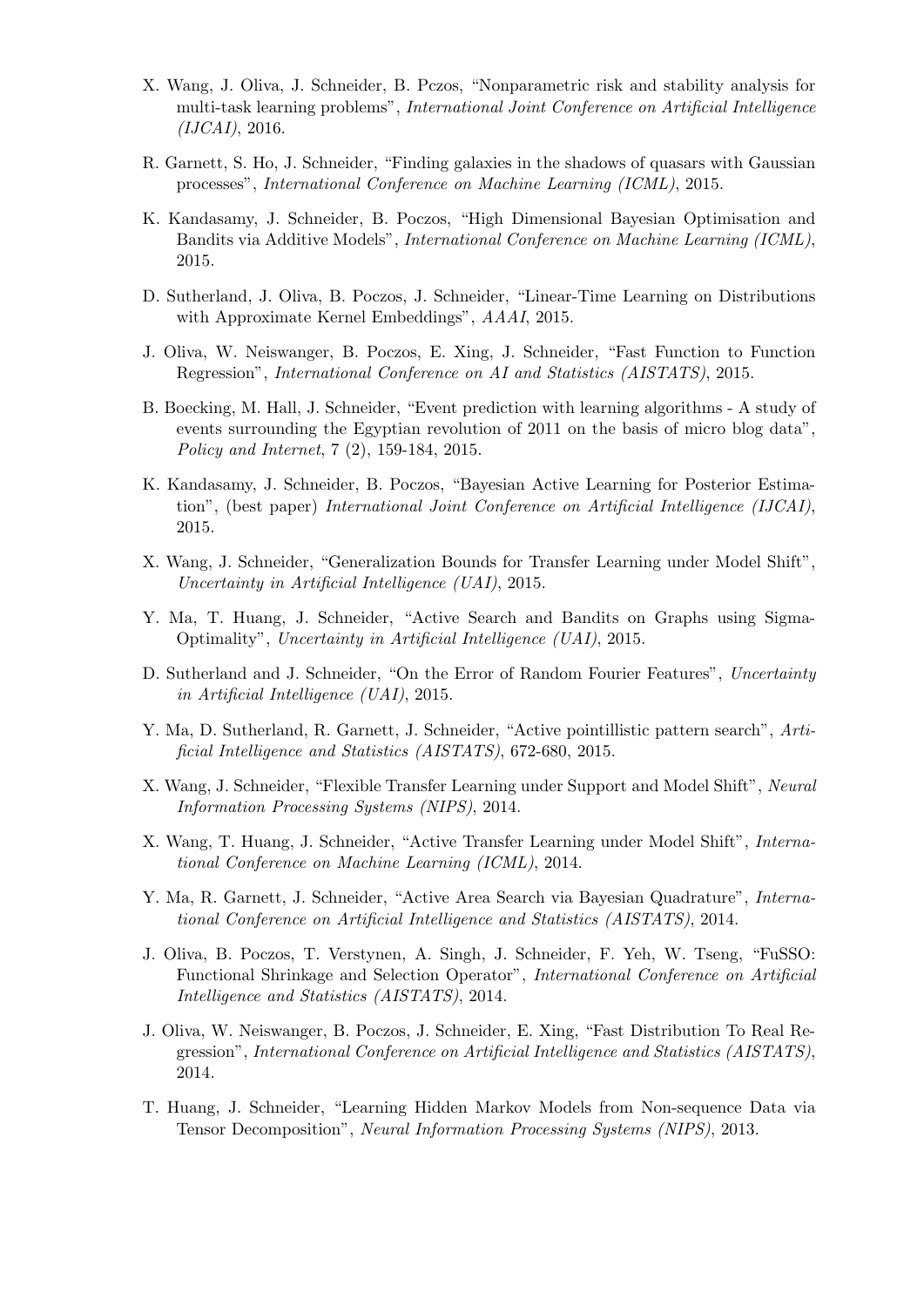- Y. Ma, R. Garnett, J. Schneider, "Σ-Optimality for Active Learning on Gaussian Random Fields", Neural Information Processing Systems (NIPS), 2013.
- T. Huang, J. Schneider, "Spectral Learning of Hidden Markov Models from Dynamic and Static Data", International Conference on Machine Learning (ICML), 2013.
- J. Oliva, B. Poczos, J. Schneider, "Distribution to Distribution Regression", International Conference on Machine Learning (ICML), 2013.
- M. Tesch, J. Schneider, H. Choset, "Expensive Function Optimization with Stochastic Binary Outcomes", International Conference on Machine Learning (ICML), 2013.
- X. Wang, R. Garnett, J. Schneider, "Active Search on Graphs", ACM SIGKDD Conference on Knowledge Discovery and Data Mining, 2013.
- D. Sutherland, B. Poczos, J. Schneider, "Active Learning and Search on Low-Rank Matrices", ACM SIGKDD Conference on Knowledge Discovery and Data Mining, 2013.
- L. Xiong, B. Poczos, J. Schneider, "Efficient Learning on Point Sets", IEEE International Conference on Data Mining (ICDM), 2013.
- B. Poczos, Z. Ghahramani, J. Schneider, "Copula-based Kernel Dependency Measures", International Conference on Machine Learning (ICML), 2012.
- R. Garnett, Y. Krishnamurthy, X. Xiong, J. Schneider, R. Mann, "Bayesian Optimal Active Search and Surveying", International Conference on Machine Learning (ICML), 2012.
- Y. Zhang, J. Schneider, "Maximum Margin Output Coding", International Conference on Machine Learning (ICML), 2012.
- B. Poczos, J. Schneider, "Nonparametric Estimation of Conditional Information and Divergences", AISTATS, 2012.
- Y. Zhang, J. Schneider, "A Composite Likelihood View for Multi-Label Classification", AISTATS, 2012.
- B. Poczos, L. Xiong, D. Sutherland, J. Schneider, "Nonparametric Kernel Estimators for Image Classification", IEEE Conference on Computer Vision and Pattern Recognition  $(CVPR)$ , 2012.
- T. Huang, J. Schneider, "Learning Bi-clustered Vector Autoregressive Models", European Conference on Machine Learning (ECML), 2012.
- T. Huang, J. Schneider, "Learning Auto-regressive Models from Sequence and Non-sequence Data", Neural Information Processing Systems (NIPS), 2011.
- L. Xiong, B. Poczos, J. Schneider, "Group Anomaly Detection using Flexible Genre Models", Neural Information Processing Systems (NIPS), 2011.
- B. Poczos, L. Xiong, J. Schneider, "Nonparametric Divergence Estimation with Applications to Machine Learning on Distributions", Uncertainty in Artificial Intelligence  $(UAI)$ , 2011.
- B. Poczos, J. Schneider, "On the Estimation of  $\alpha$ -Divergences", Artificial Intelligence and Statistics (AISTATS), 2011.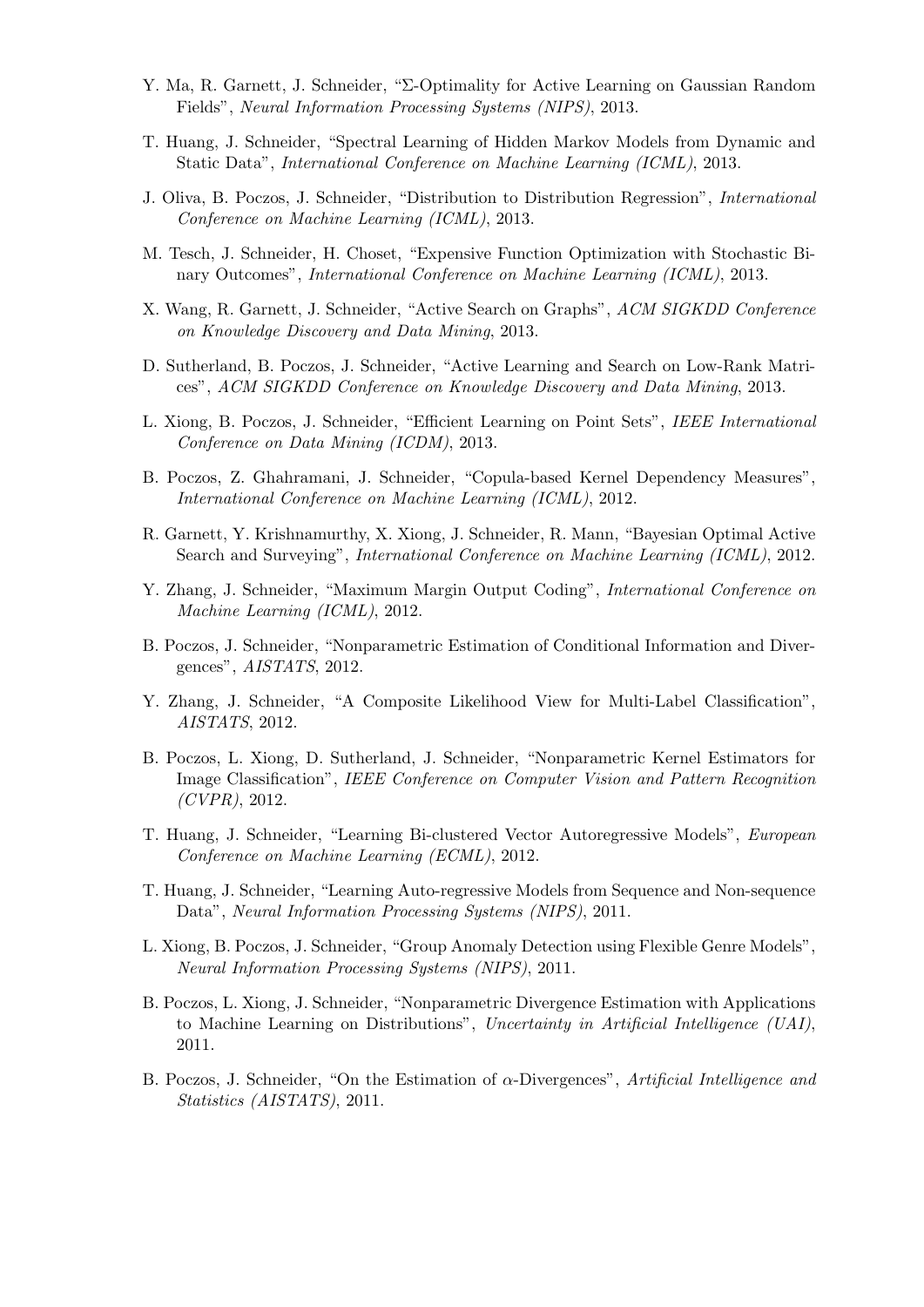- L. Xiong, B. Poczos, J. Schneider, A. Connolly, J. VanderPlas, "Hierarchical Probabilistic Models for Group Anomaly Detection", Artificial Intelligence and Statistics (AIS-TATS), 2011.
- Y. Zhang, J. Schneider, "Multi-Label Output Codes using Canonical Correlation Analysis", Artificial Intelligence and Statistics (AISTATS), 2011.
- M. Tesch, J. Schneider, H. Choset, "Adapting Control Policies for Expensive Systems to Changing Environments", IEEE/RSJ Int. Conf. on Intelligent Robots and Systems (IROS), 2011.
- M. Tesch, J. Schneider, H. Choset, "Using Response Surfaces and Expected Improvement to Optimize Snake Robot Gait Parameters", IEEE/RSJ Int. Conf. on Intelligent Robots and Systems (IROS), 2011.
- B. Poczos, Z. Szabo, J. Schneider, "Nonparametric Divergence Estimators for Independent Subspace Analysis", European Signal Processing Conference (EUSIPCO), 2011.
- L. Xiong, X. Chen, J. Schneider, "Direct Robust Matrix Factorization", IEEE International Conference on Data Mining (ICDM), 2011.
- Y. Zhang, J. Schneider, "Learning Multiple Tasks with a Sparse Matrix-Normal Penalty", Neural Information Processing Systems (NIPS), 2010.
- Y. Zhang, J. Schneider, "Projection Penalties: Dimension Reduction without Loss", International Conference on Machine Learning (ICML), 2010.
- T. Huang, J. Schneider, L. Song, "Learning Nonlinear Dynamic Models from Non-sequenced Data", Proceedings of Artificial Intelligence and Statistics (AISTATS), 2010.
- L. Xiong, X. Chen, T. Huang, J. Schneider, J. Carbonell, "Temporal Collaborative Filtering with Bayesian Probabilistic Tensor Factorization", *Proceedings of SIAM Data Mining* (SDM), 2010.
- Y. Zhang, J. Schneider, A. Dubrawski, "Learning Compressible Models", *Proceedings of* SIAM Data Mining (SDM), 2010.
- P. Donmez, J. Carbonell, J. Schneider, "A Probabilistic Framework to Learn from Multiple Annotators with Time-Varying Accuracy", Proceedings of SIAM Data Mining (SDM), 2010.
- T. Huang, J. Schneider, "Learning Linear Dynamical Systems without Sequence Information", International Conference on Machine Learning (ICML), 2009.
- P. Donmez, J. Carbonell, J. Schneider, "Efficiently Learning the Accuracy of Labeling Sources for Selective Sampling", ACM SIGKDD International Conference on Knowledge Discovery and Data Mining (KDD), 2009.
- Y. Zhang, J. Schneider, A. Dubrawski, "Learning the Semantic Correlation: An Alternative Way to Gain from Unlabeled Text", Neural Information Processing Systems (NIPS), 2008.
- K. Das, J. Schneider, D. Neill, "Anomaly Pattern Detection in Categorical Datasets", 14th ACM SIGKDD International Conference on Knowledge Discovery and Data Mining (KDD), 2008.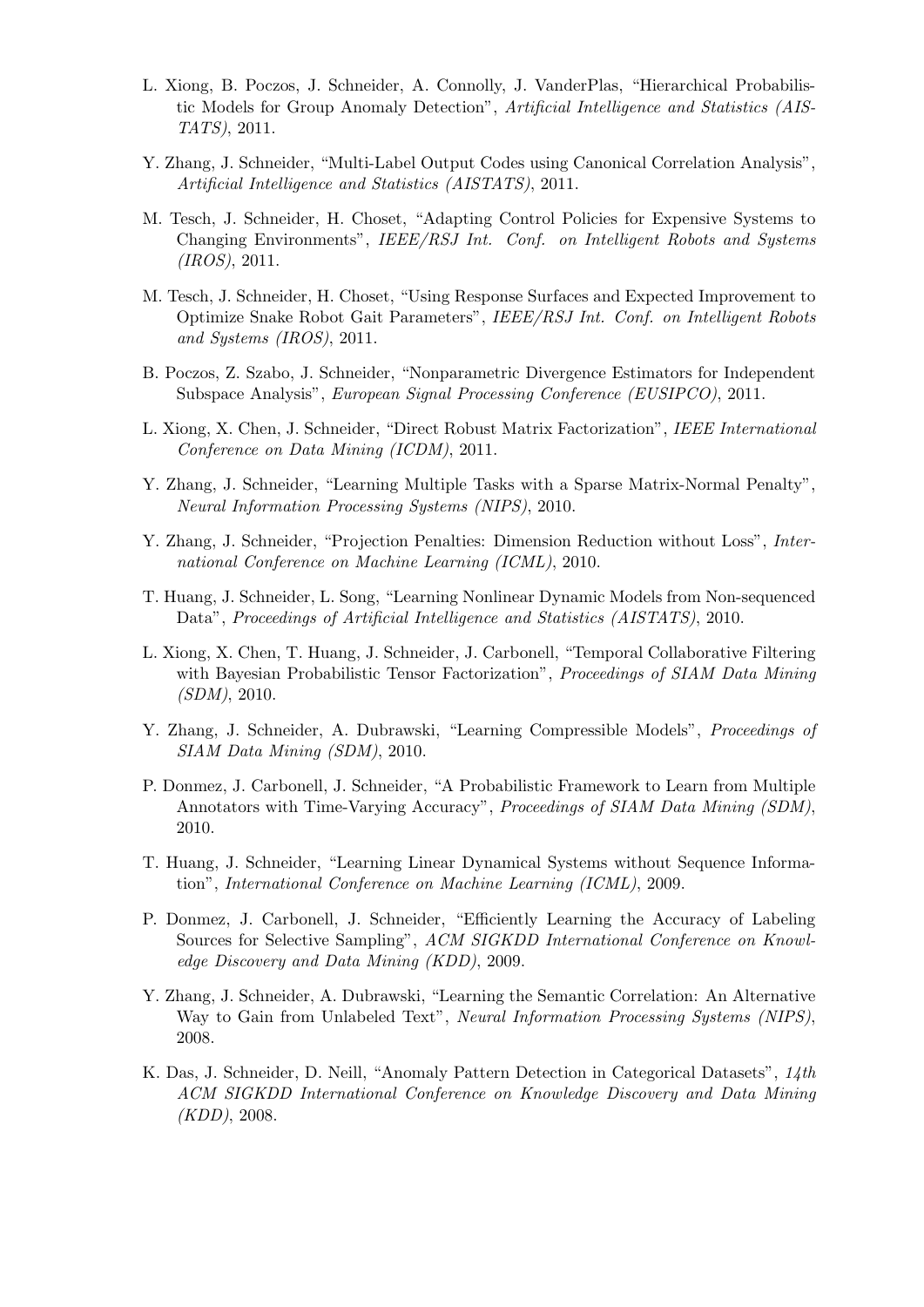- B. Bryan, J. Schneider, "Actively Learning Level-Sets of Composite Functions", International Conference on Machine Learning (ICML), 2008.
- B. Bryan, B. McMahan, C. Schafer, J. Schneider, "Efficiently Computing Minimax Expected-Size Confidence Regions", International Conference on Machine Learning (ICML), 2007.
- K. Das, J. Schneider, "Detecting Anomalous Records in Categorical Data Sets", ACM International Conference on Knowledge Discovery and Data Mining (KDD), 2007.
- J. Roure, A. Dubrawski, J. Schneider, "A Study into Detection of Bio-Events in Multiple Streams of Surveillance Data", Intelligence and Security Informatics: Biosurveillance, pp 124-133, 2007.
- B. Bryan, L. Wasserman, J. Schneider, R. Nichol, C. Miller, C. Genovese, "Active Learning for Identifying Function Threshold Boundaries," Neural Information Processing Systems (NIPS), 2005.
- R. Emery-Montemerlo, G. Gordon, J. Schneider, S. Thrun, "Game Theoretic Control for Robot Teams" International Conference on Robotics and Automation (ICRA), 2005.
- J. Schneider, D. Apfelbaum, D. Bagnell, R. Simmons, "Learning Opportunity Costs in Multi-Robot Market Based Planners," International Conference on Robotics and Automation (ICRA), 2005.
- P. Hsiung, A. Moore, D. Neill, J. Schneider, "Alias Detection in Link Data Sets", International Conference on Intelligence Analysis, 2005.
- K. Das, A. Moore, J. Schneider, "Belief state approaches to signaling alarms in surveillance systems", ACM International Conference on Knowledge Discovery and Data Mining (KDD), 2004.
- R. Emery-Montemerlo, G. Gordon, J. Schneider, S. Thrun, "Approximate Solutions for Partially Observable Stochastic Games with Common Payoffs", Autonomous Agents and Multi-Agent Systems (AAMAS), 2004.
- J. Bagnell, S. Kakade, A. Ng, J. Schneider, "Policy Search by Dynamic Programming",Proceedings of Neural Information Processing Systems (NIPS), 2003.
- J. Kubica, A. Moore, D. Cohn, J. Schneider, "Finding Underlying Connections: A Fast Method for Link Analysis and Collaboration Queries", International Conference on Machine Learning (ICML), 2003.
- J. Bagnell, J. Schneider, "Covariant Policy Search", International Joint Conference on Artificial Intelligence, 2003.
- J. Kubica, A. Moore, J. Schneider, "Tractable Group Detection on Large Link Data Sets",The Third IEEE International Conference on Data Mining, 2003.
- J. Schneider, A. Moore, "Active Learning in Discrete Input Spaces", The 34th Interface Symposium, Montreal, Quebec, Apr 17-20, 2002.
- A. Moore, J. Schneider, "Real-valued All-Dimensions search: Low-overhead rapid searching over subsets of attributes", Conference of Uncertainty in Artificial Intelligence (UAI), 2002.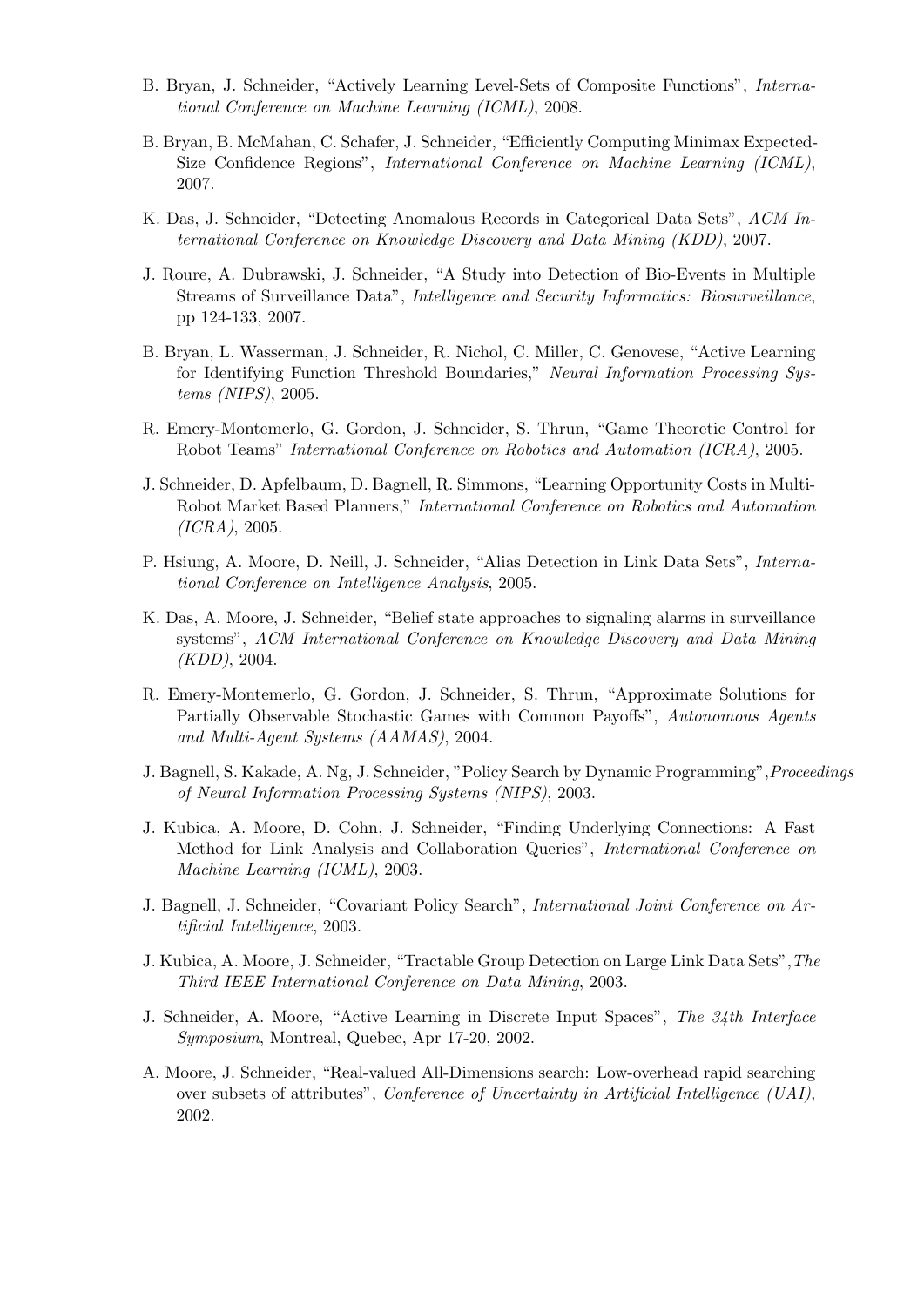- J. Kubica, A. Moore, J. Schneider, Y. Yang, "Stochastic Link and Group Detection", Eighteenth National Conference on Artificial Intelligence (AAAI), 2002.
- Y. Liu, F. Dellaert, W.E. Rothfus, A. Moore, J. Schneider, T. Kanade, "Classification-Driven Pathological Neuroimage Retrieval Using Statistical Asymmetry Measures", Proceedings of the International Conference of Medical Image Computing and Computer Assisted Intervention (MICCAI 2001), October 14-17, 2001.
- J. A. Bagnell, J. Schneider, "Autonomous Helicopter Control using Reinforcement Learning Policy Search Methods", International Conference on Robotics and Automation (ICRA), 2001.
- J. G. Schneider, W. K. Wong, A. W. Moore, M. Riedmiller, "Distributed Value Functions", International Conference on Machine Learning (ICML), 1999.
- M. Chen, T. Kanade, D. Pomerleau, J. Schneider, "3-Deformable Registration of Medical Images Using a Statistical Atlas", Second International Conference on Medical Image Computing and Computer-Assisted Intervention, 1999.
- J. Schneider, J. Boyan, and A. Moore, "Stochastic Production Scheduling to meet Demand Forecasts", IEEE Conference on Decision and Control, 1998.
- J. G. Schneider, J. A. Boyan, A. W. Moore, "Value Function Based Production Scheduling," International Conference on Machine Learning (ICML), 1998.
- A. W. Moore, J. G. Schneider, J. A. Boyan, M. S. Lee, "Q2: Memory-based active learning for optimizing noisy continuous functions," International Conference on Machine Learning (ICML), 1998.
- A. W. Moore, J. G. Schneider, K. Deng,"Efficient Locally Weighted Polynomial Regression Predictions," International Conference on Machine Learning (ICML), 1997.
- J. G. Schneider,"Exploiting Model Uncertainty Estimates for Safe Dynamic Control Learning," Neural Information Processing Systems (NIPS), 1996.
- A. W. Moore, J. G. Schneider, "Memory-based Stochastic Optimization," Neural Information Processing Systems (NIPS), 1995.
- J. G. Schneider, C. M. Brown, "Cooperative Coaching in Robot Skill Learning," Int. Conference on Intelligent Robots and Systems, 1995.
- J. G. Schneider, R. F. Gans, "Efficient Search for Robot Skill Learning: Simulation and Reality," IEEE Int. Conference on Intelligent Robots and Systems, 1994.
- J. G. Schneider, C. M. Brown, "Task Level Training Signals for Learning Controllers," IEEE International Symposium on Intelligent Control, 1994.
- J. G. Schneider, "High Dimension Action Spaces in Robot Skill Learning," Twelfth National Conference on Artificial Intelligence (AAAI-94), 1994.
- J. G. Schneider, C. M. Brown, "Cooperation and Coaching for Motor Skill Learning," Int. Dedicated Conference on Robotics, Motion and Machine Vision, 1994.
- J. G. Schneider, C. M. Brown, "Robot Skill Learning, Basis Functions, and Control Regimes," Proceedings: IEEE Int. Conference on Robotics and Automation (ICRA), 1993.

#### Other Publications and Posters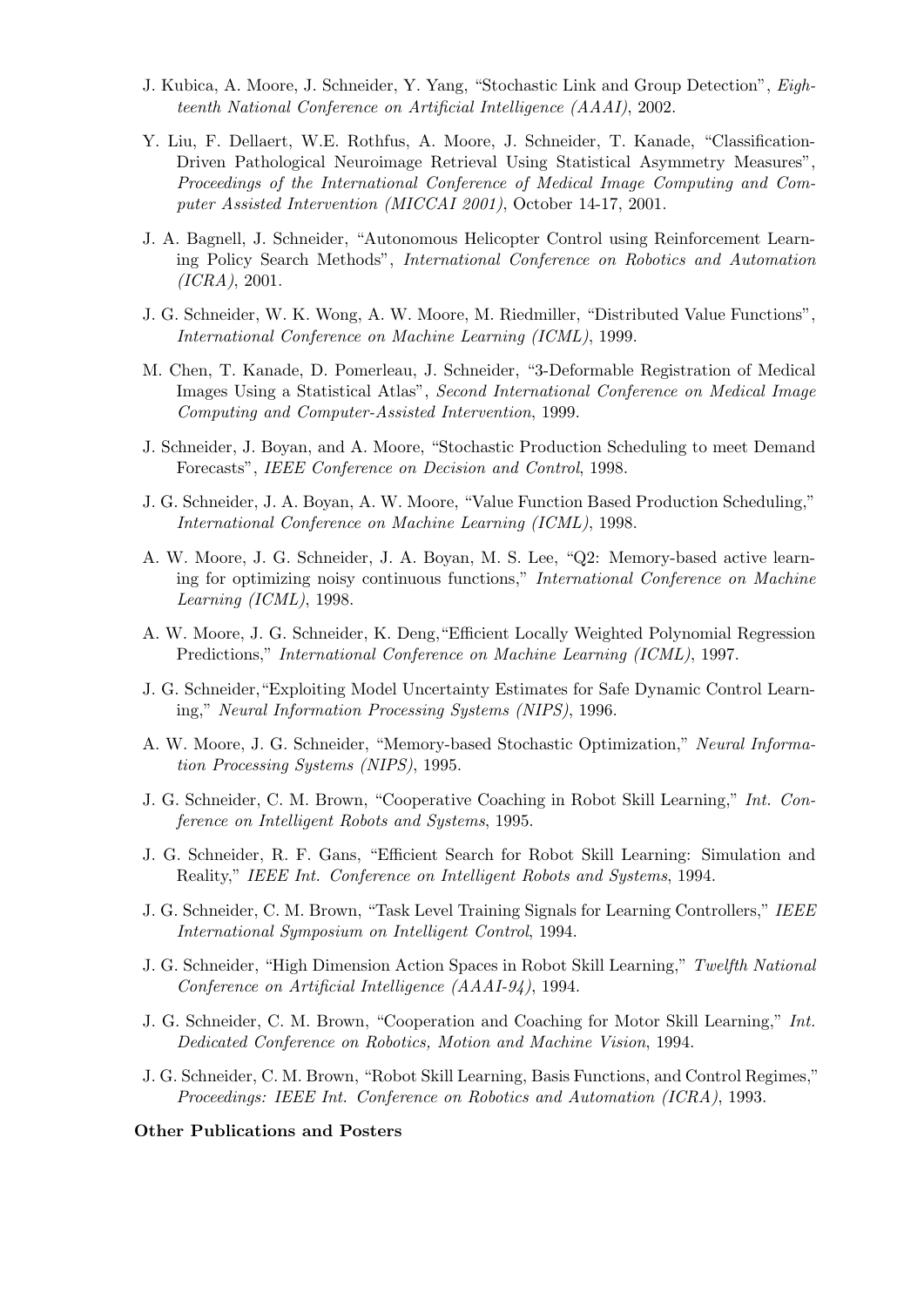- V. Mehta, I. Char, W. Neiswanger, Y. Chung, AO Nelson, MD Boyer, E. Kolemen, J. Schneider, "Neural Dynamical Systems", ICLR Workshop on Integration of Deep Neural Models and Differential Equations, 2020.
- J. Oliva, B. Poczos, A. Singh, J. Schneider, T. Verstynen, "Sparse Functional Regression", NIPS workshop on Modern Nonparametric Methods in Machine Learning, 2013.
- X. Wang, R. Garnett, J. Schneider, "An Impact Criterion for Active Graph Searc h", NIPS workshop on Bayesian Optimization and Decision Making, 2012.
- R. Garnett, Y. Krishnamurthy, D. Wang, J. Schneider, R. Mann, "Bayesian Optimal Active Search on Graphs", KDD Workshop on Mining and Learning with Graphs, 2011.
- B. Poczos, L. Xiong, J. Schneider, "Nonparametric Divergence Estimation for Machine Learning on Distributions", The Learning Workshop (Snowbird), Ft. Lauderdale, FL, April 2011.
- J. Schneider, J. Given, R. Le Bras, M. Fisseha, "Supervised Classification Methods for Seismic Phase Identification", European Geosciences Union General Assembly, Vienna, Austria, May 2010.
- Y. Liu, N. Lazar, W. Rothfus, F. Dellaert, A. Moore, J. Schneider, T. Kanade,"Semantic based Biomedical Image Indexing and Retrieval",in Trends and Advances in Content-Based Image and Video Retrieval, 2004.
- A. Goldenberg, J. Kubica, P. Komarek, A. Moore, J. Schneider, "A Comparison of Statistical and Machine Learning Algorithms on the Task of Link Completion", KDD Workshop on Link Analysis for Detecting Complex Behavior, 2003.
- J. Kubica, A. Moore, D. Cohn, J. Schneider,"cGraph: A Fast Graph-Based Method for Link Analysis and Queries",Proceedings of the 2003 IJCAI Text-Mining and Link-Analysis Workshop, 2003.
- A. Goldenberg, J. Kubica, P. Komarek, A. Moore, J. Schneider,"A Comparison of Statistical and Machine Learning Algorithms on the Task of Link Completion", KDD Workshop on Link Analysis for Detecting Complex Behavior, 2003.
- A. Arora, V. Choudhary, K. Kannan, R. Krishnan, R. Padman and J. Schneider, "Value of Information in a Software Agent Marketplace", Infonomics/Merit Workshop on Digitisation of Commerce: e-Intermediation, Maastricht, November 23-24, 2001.
- J. G. Schneider, "Open Loop Motor Skill Learning," In Working notes, AAAI Fall Symposium: Machine Learning in Computer Vision, K. Bowyer, L. Hall editors, 1993.

## Invited Talks, Tutorials, and Panels

- "Self Driving Cars and AI: Transforming our Cities and our Lives and Scaling Up Bayesian Optimization for Real World Applications", Machine Learning Tutorial for Naval Nuclear Lab, Pittsburgh, PA, Jul 29, 2020.
- "Scaling Up Bayesian Optimization for Real World Applications", Flatiron Institute Machine Learning Seminar, New York, NY, Feb 20, 2020.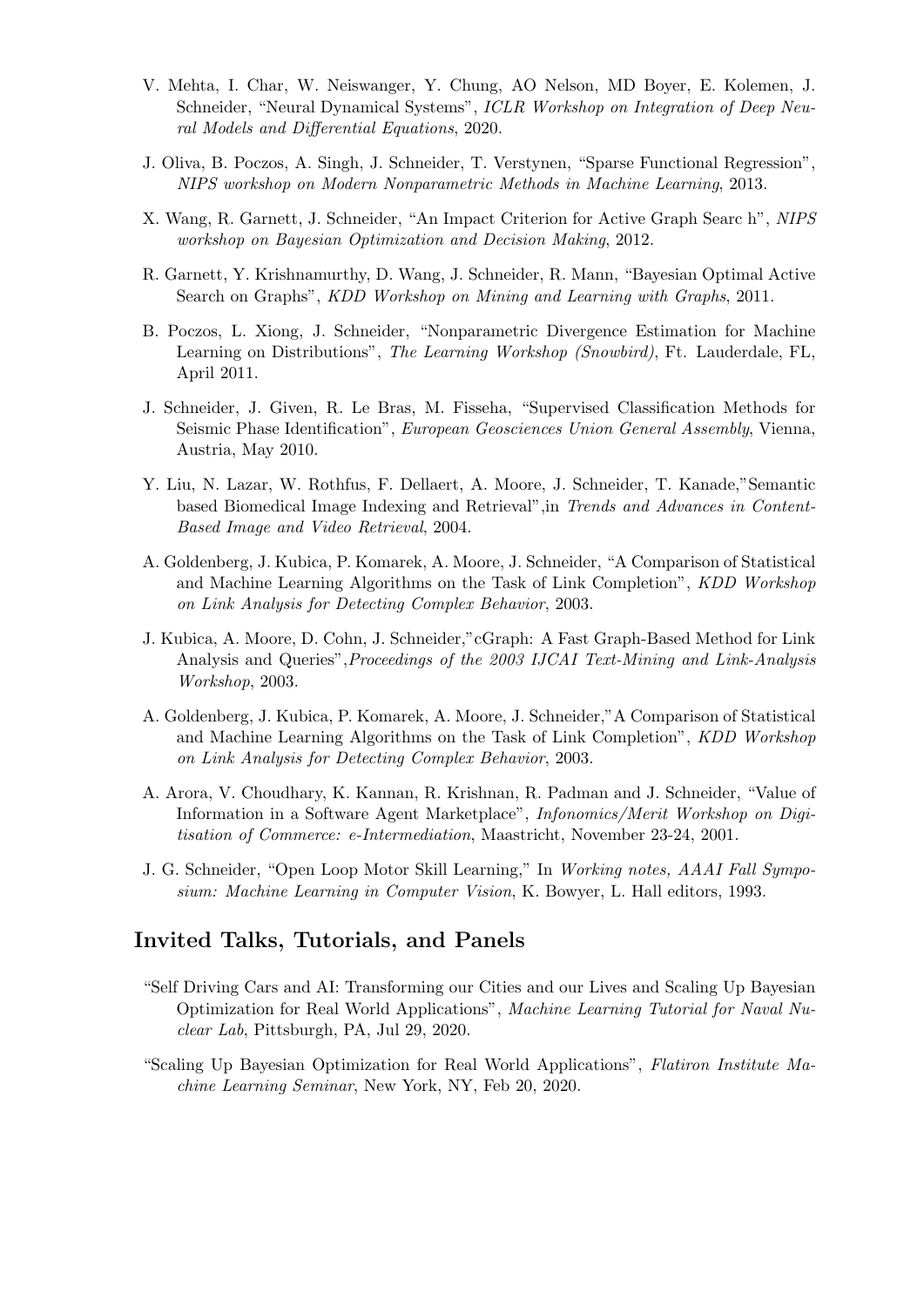- "Scaling Up Bayesian Optimization for Real World Applications", Joint Workshop on Scalable Image Informatics and Applications of Machine Learning to Materials Discovery, Santa Barbara, CA, Feb 5, 2020.
- "AI and Self Driving Cars", Bosch AI Conference, Renningen, Germany, Oct 29, 2019.
- "Self Driving Cars and AI: Transforming Our Cities and Our Lives", IEEE Workshop on Machine Learning for Signal Processing, Pittsburgh, PA, Oct 13, 2019.
- "Self Driving Cars and AI: Transforming Our Cities and Our Lives", SATURN, Pittsburgh, PA, May 9, 2019.
- "Scaling Up BAyesian Optimization for Real World Applications", Uber Science Symposium, San Francisco, CA, May 3, 2019.
- "AI and Machine Learning: From Self Driving Cars to Controlled Fusion", DOE Office of Fusion Energy Sciences and Office of Advanced Scientific Computing Research Machine Learning Workshop, Gaithersburg, MD, May 1, 2019.
- "Self Driving Cars and AI", CMU RI Seminar, Pittsburgh, PA, Feb 15, 2019.
- "Self Driving Cars and AI: Transforming Our Cities and Our Lives", IEEE International Conference on Intelligent Transportation Systems, Maui, Hawaii, Nov 5, 2018.
- "Self Driving Cars and AI", NITRD Workshop: The Convergence of High Performance Computing, Big Data, and Machine Learning, Bethesda, MD, Oct 29-30, 2018.
- "Panel on Industry and Robotics Research" ,Robotics Science and Systems, Pittsburgh, PA, Jun 26, 2018.
- "Concept to Pavement: Launching a Self-Driving Product", SXSW, Austin, TX, Mar 11, 2018.
- "Self-Driving Cars and AI: Transforming our Cities and our Lives", Princeton Plasma Physics Lab Science on Saturday, Princeton, NJ, Feb 17, 2018.
- "Self Driving Cars and AI", Auto.AI, San Francisco, CA, Feb 28, 2018.
- "Self Driving Cars and AI", AI Frontiers, Santa Clara, CA, Nov 5, 2017.
- "Machine Learning for Controlling Complex Dynamic Systems", Princeton Plasma Physics Colloquium, Princeton, NJ, Nov 1, 2017.
- "Machine Learning for Autonomous Vehicles", ICML Tutorial, Sydney, Australia, Aug 6, 2017.
- "Computer Vision and Machine Learning Will Transform the Way We Move", LDV Vision Summit, New York, NY, May 24, 2017.
- "How Self-Driving Cars Will Transform Our Cities and Our Lives", TEDxCMU, Pittsburgh, PA, Apr 1, 2017.
- "Active Optimization and Self Driving Cars", International Conference on Autonomous Agents and Multiagent Systems, Sao Paulo, Brazil, May 8, 2017.
- "Active Optimization and Self-Driving Cars", National Academy of Science: Frontiers of Machine Learning, Washington, D.C., Feb 1, 2017.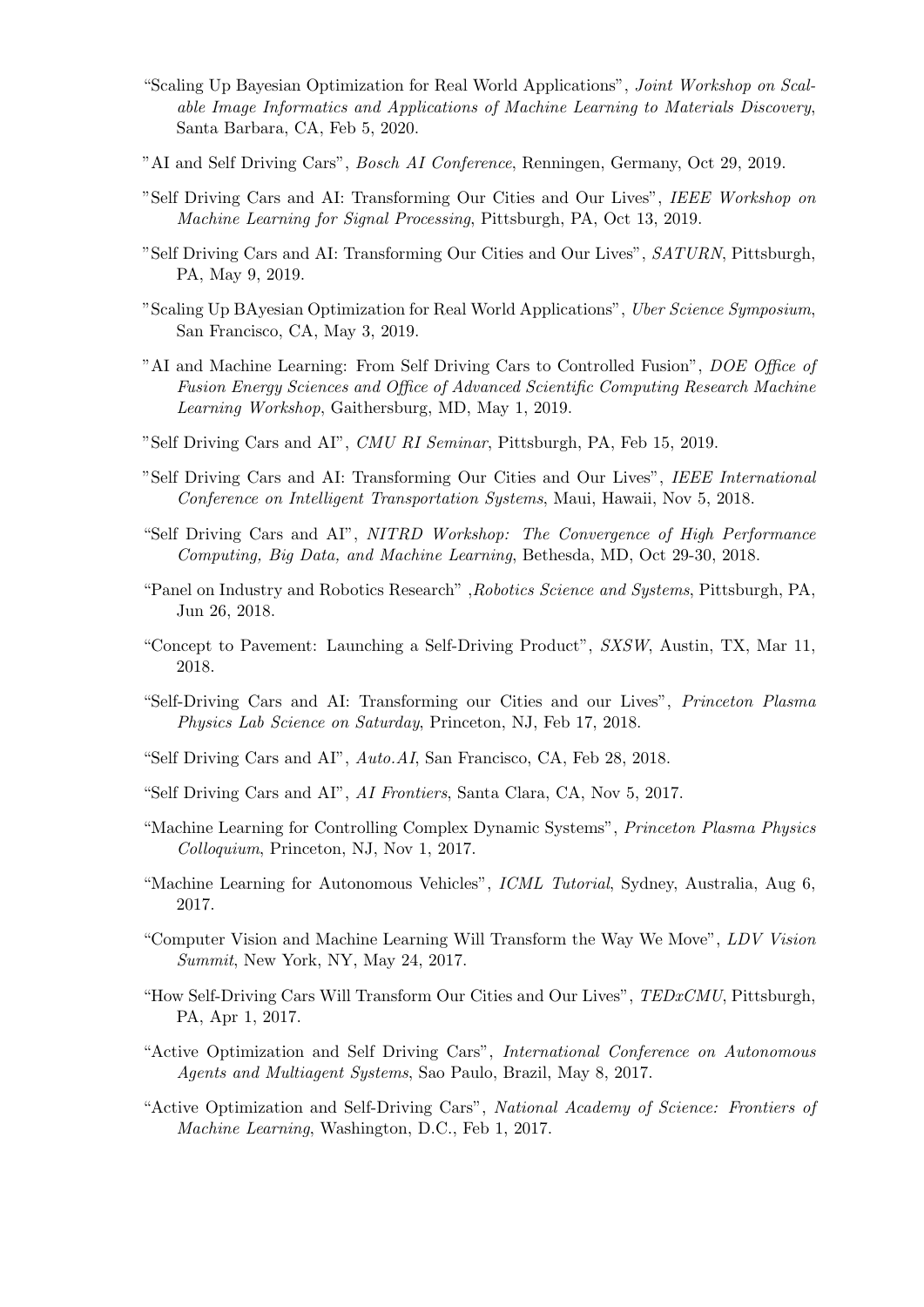"Panel on AI",  $AI X Prize$ , Pittsburgh, PA, Nov 17, 2016.

- "Bayesian Optimization and Embedded Learning Systems", KDD Applied Data Science Invited Talk, San Francisco, CA, Aug 15, 2016.
- "Moving from Anomalies to Known Phenomena", KDD Workshop on Outlier Definition, Detection, and Description on Demand, San Francisco, CA, Aug 14, 2016.
- "How machine learning helps Uber keep the disruptions coming", Structure Data, San Francisco, CA, Mar 9, 2016.
- "Bayesian Optimization for Embedded Learning Systems", NIPS Workshop on Bayesian Optmization: Flexibility and Scalability, Dec 12, 2015.
- "Bayesian Optimization for Embedded Learning Systems", AAAI Fall Symposium on Embedded Learning Systems, Washington, D.C., Nov 12, 2015.
- "Machine learning algorithms I wish we had in hardware", ICCAD HALO workshop, Austin, TX, Nov 5, 2015.
- "Machine Learning for Decision Making in the Era of Big Data", Amazon, Seattle, Feb 24, 2014.
- "Robot snakes, sensor networks, and cosmology: How machine learning is changing the world", KSRI Speaker Series, Karlsruhe Institute of Technology, Germany, May 29, 2013.
- "Learning Dynamic Models with Non-sequenced Data", UT Austin Data Mining Seminar Series, Austin, TX, Oct 28, 2011.
- "Machine Learning Tutorials", Emerson Process Management, Pittsburgh, PA, June 8-17, 2010.
- "Machine Learning Methods for Phase Classification in Seismology", European Seismology Commission, 32nd General Assembly, Montpellier, France, Sep 6-10, 2010.
- "Finding Groups of Anomalies in Large Data Sets", DOE Applied Mathematics Program Meeting, Berkeley, CA, May 5, 2010.
- "Anomaly Detection", Pucon Symposium 2009: Advanced Mathematical Tools for Frontier Astronomy, Pucon, Chile, Aug 6-8, 2009.
- "Active Learning for Fitting Simulation Models to Observational Data", IJCAI workshop on Machine Learning and AI Applications in Astrophysics and Cosmology, Pasadena, CA, July 16-17, 2009.
- "Data Mining Background", Comprehensive Nuclear Test Ban Treaty Organization (CTBTO) workshop on Data Mining and Data Fusion, Vienna, Austria, September 15, 2008.
- "Machine Learning in in vivo Drug Discovery", ICML workshop on Machine Learning in Health Care, Helsinki, Finland, July 9, 2008.
- "Machine Learning in in vivo Drug Discovery", University of Illinois Chicago Department of Medicinal Chemistry and Pharmacognosy, Chicago, IL, April 3, 2008.
- "Machine Learning in in vivo Drug Discovery", IT University of Copenhagen, Copenhagen, Denmark, February 29, 2008.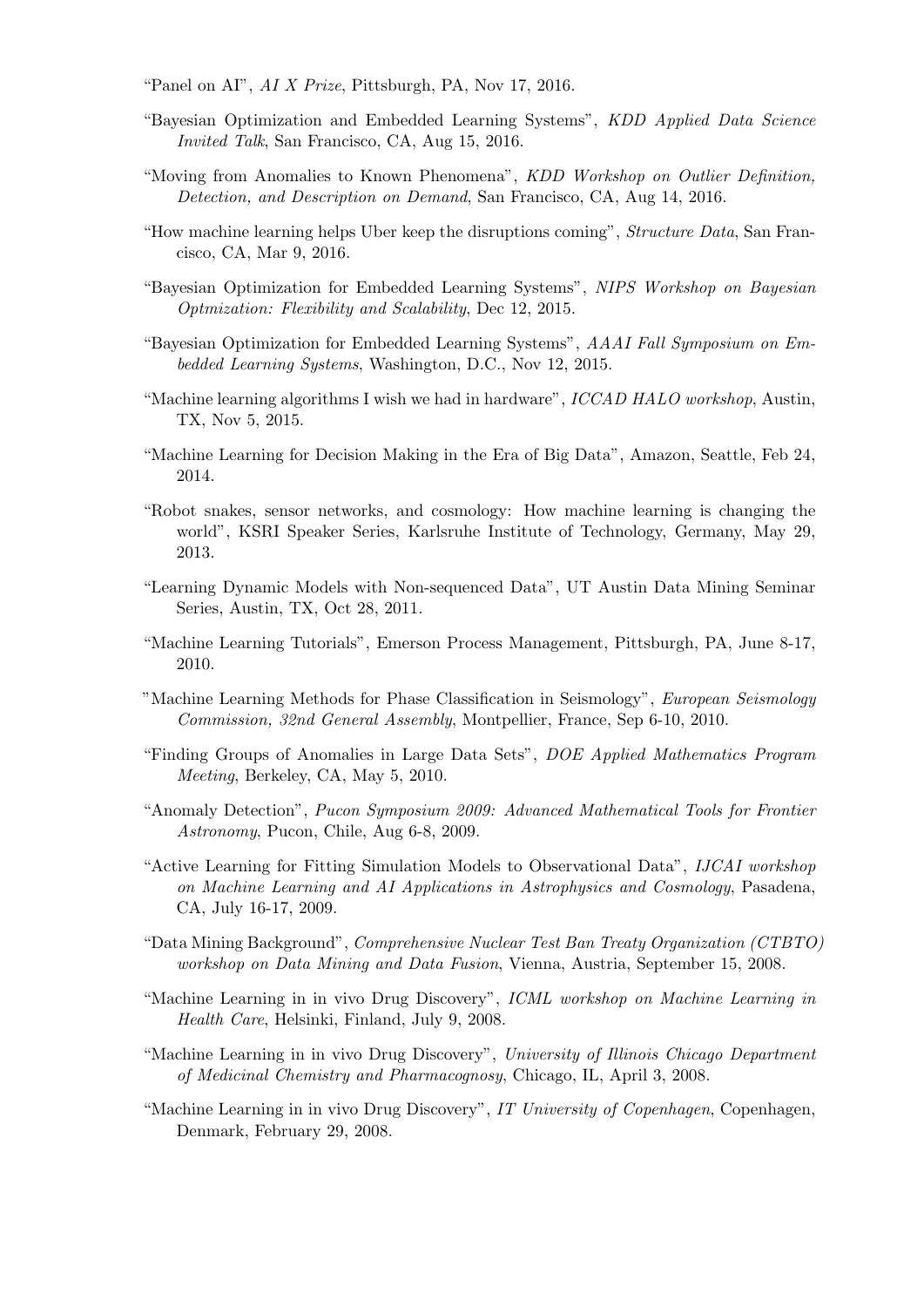- "Machine Learning in in vivo Drug Discovery", Institute for Operations Research and the Management Sciences (INFORMS), Pittsburgh, PA, Nov 6, 2006.
- "Machine Learning in in vivo Drug Discovery", University of Pittsburgh Department of Biomedical Informatics Colloquium, Pittsburgh, PA, September 22, 2006.
- "Machine Learning in in vivo Drug Discovery", IBM T.J. Watson Research Center, Yorktown, NY, June 14, 2006.
- "Data Mining in Anti-Terrorism Applications", SAMSI Kickoff Workshop for the program on Data Mining and Machine Learning, Research Triangle, NC, Sep 7-9, 2003.
- "Link Detection and Searching for Terrorist Threat Activity", IJCAI Text Mining and Link Analysis Workshop, Acapulco, Mexio, August 9, 2003.
- "Statistical Data Mining Methods for Detecting Terrorist Attacks", DARPA Workshop on Smart Systems for Recognizing Radiation Threats, Arlington, VA, May 28-29, 2003.
- "Algorithms in Data Mining with Remote Sensing Applications", ASPRS 2003 Annual Conference, Anchorage, Alaska, May 5-9, 2003.
- Invited member of panel on "Homeland Security Technologies: What are they and why do states need them?", National Association of State Chief Information Officers (NASCIO) Midyear Conference, Pittsburgh, April 6-8, 2003.
- "Safe Learning Control for Nonlinear Dynamic Systems", NTU-CMU joint symposium on Advances in Robotics, Nanyang Technological University, Singapore, Aug 24, 2001.
- "Data Mining Tutorial", National Security Agency, Columbia, MD, May 21, 2001.
- "Tree Codes and Clustering Algorithms", National Virtual Observatory Conference, Caltech, Pasadena, CA, June 13–16, 2000.
- "Reinforcement Learning for the Real World", Polish Academy of Sciences, Warsaw, Poland, January 5, 2000.
- J. Schneider, A. Dubrawski, "Tutorial: Data Mining for Industrial Applications", Masterfoods, Warsaw, Poland, January 5-7, 2000.
- "Exploiting Model Uncertainty Estimates for Safe Dynamic Control Learning", ICML-97 Workshop on Reinforcement Learning, Nashville, Tennessee, July 9–12, 1997.
- A. Moore, J. Schneider, "Tutorial: Data Mining Algorithms and Applications", FirstUSA, Wilmington, DE, September, 1996.
- A. W. Moore, S. Schaal, J. G. Schneider, "Locally Weighted Learning: Algorithms and Applications for Robot and Process Control", AAAI-96 Tutorial, Portland, Oregon, August 4–8, 1996.
- J. Schneider, "Experimentation for Process Optimization", AAAI Workshop on Artificial Intelligence and Manufacturing, Albuquerque, NM, June, 1996.
- "Active Learning on Non-Stationary Functions," AAAI Fall Symposium on Active Learning, Boston, MA, November 10–12, 1995.
- "An Architecture Based on Intelligent Experimentation," Workshop on Architectures for Intelligent Control Systems at the IEEE International Symposium on Intelligent Control, Columbus, OH, August 16-18, 1994.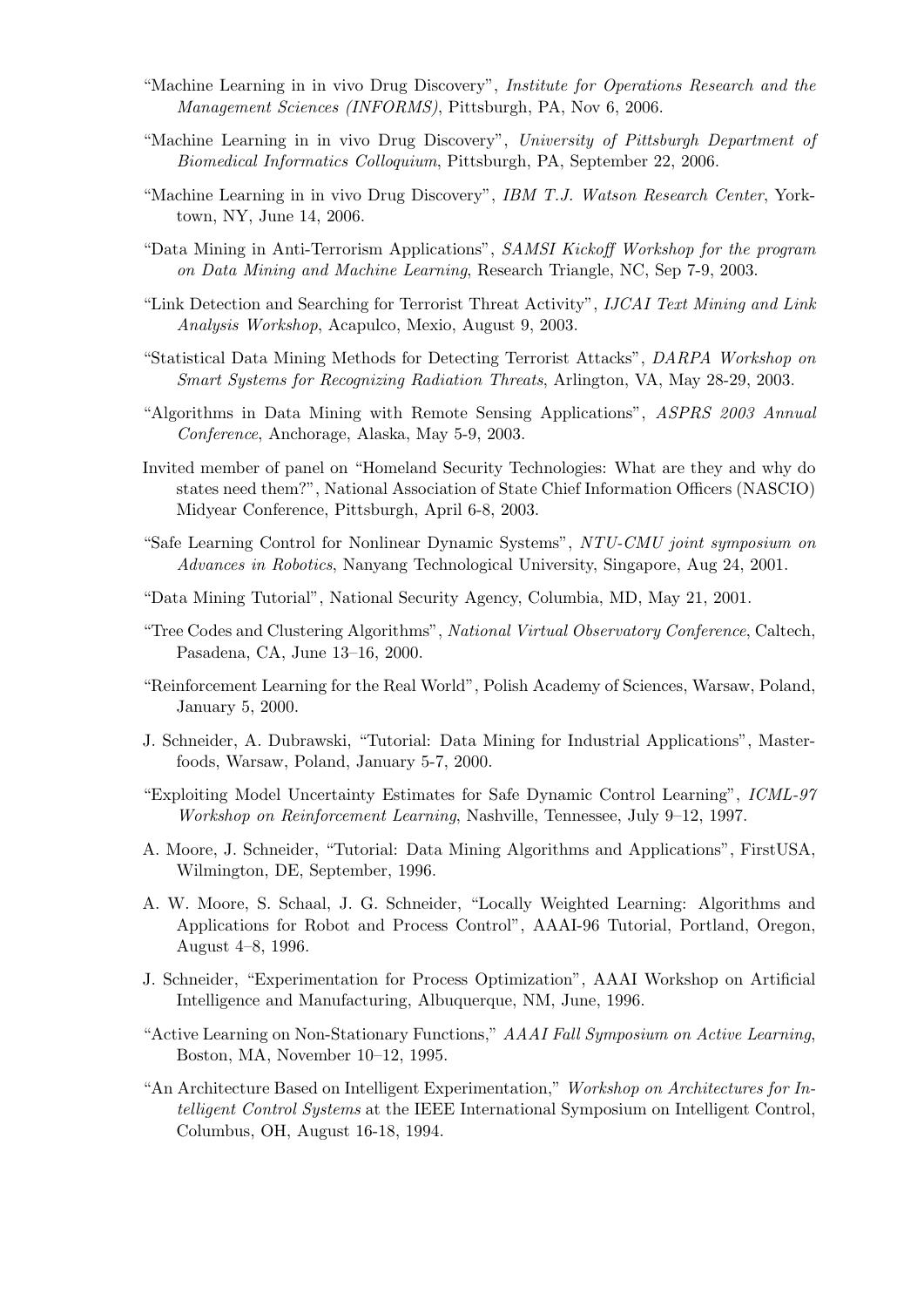- "Using Cooperating Learning Controllers for Complex Tasks," ZiF Conference on Integration of Elementary Functions into Complex Behavior , Bielefeld, Germany, July 12–15, 1994.
- "A PUMA goes to Spring Training: Learning through Trial and Error," presented at a meeting of the Rochester chapter of the American Society of Mechanical Engineers, Rochester, NY, March 24, 1994.
- "Learning Closed Loop Motor Skills," NIPS Workshop on Robot Learning in Continuous Domains, Vail, CO, December 3, 1993.

# Professional Activities

### Grant review panels:

| NSF IIS/III Small Panel                                                 | May 2014  |  |
|-------------------------------------------------------------------------|-----------|--|
| DOE Early Career Research Program Panel Review                          | Feb 2014  |  |
| DOE Early Career Research Program Panel Review                          | Feb 2013  |  |
| NSF IIS/III Small Panel                                                 | Mar 2012  |  |
| NSF FODAVA Panel                                                        | May 2011  |  |
| DOE Early Career Research Program Panel Review                          | Jan 2011  |  |
| NSF CAREER Graph Data Panel                                             | Oct 2007. |  |
| NSF Review Panel for the Large Synoptic Survey Telescope (LSST) project | Sep 2007. |  |
| NASA Applied Information Systems Research Program                       | May 2003. |  |
| Research Grants Council of Hong Kong                                    | Mar 2003. |  |
| National Science Foundation SBIR in Artificial Intelligence             |           |  |

### Boards:

Editorial Board of Machine Learning Journal (2006-) International Machine Learning Society (IMLS) Secretary (2009-2017) Civic Science, Scientific Advisory Board (2009-) Idelic, Advisory Board (2018-) Department of Energy Smart Mobility Consortium, Executive Advisory Board (2018-)

### Reviewed papers for:

| Int. Conf. on Computer Vision               | IEEE Conf. on Computer Vision and Pattern Recognition |
|---------------------------------------------|-------------------------------------------------------|
| IEEE Conf. on Advanced Robotics             | IEEE Conf. on Robotics and Automation                 |
| Journal of AI Research                      | Conf. on Neural Information Processing Systems        |
| Artificial Intelligence Journal             | IEEE Trans. on Robotics and Automation                |
| Int. Journal of Systems Science             | IEEE Trans. on Sys. Man, and Cybernetics              |
| Journal of Process Control                  | <b>IEEE</b> American Control Conference               |
| AAAI National Conference                    | Int. Conference on Machine Learning                   |
| Int. Joint Conf. on Artificial Intelligence | Int. Journal of Robotics Research                     |
| Pure and Applied Geophysics                 |                                                       |

### Past and current PhD students: